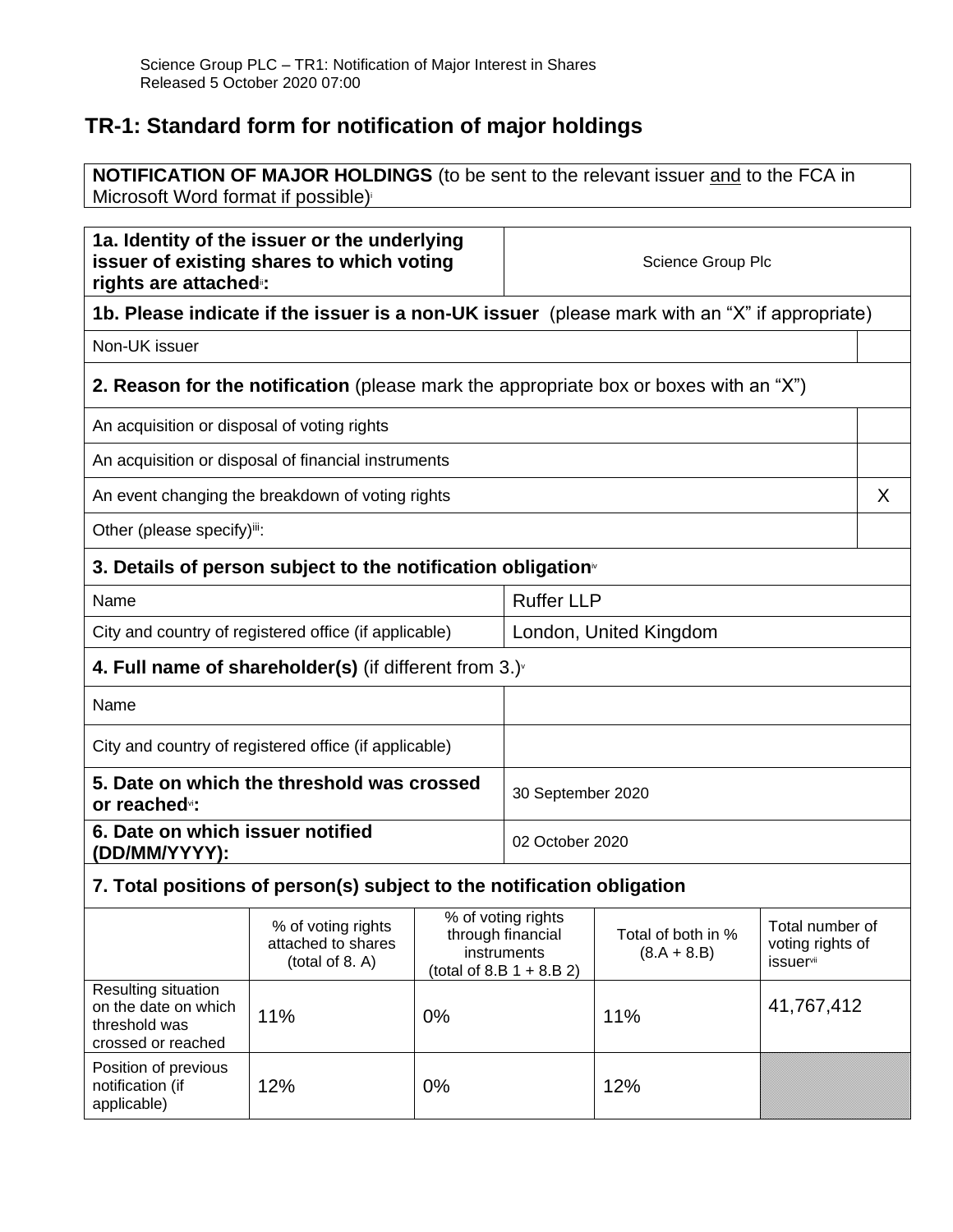## **8. Notified details of the resulting situation on the date on which the threshold was crossed or reached**viii

## **A: Voting rights attached to shares**

| Class/type of<br>shares | Number of voting rightsix                                     |                                                                       | % of voting rights                                            |                                                                       |
|-------------------------|---------------------------------------------------------------|-----------------------------------------------------------------------|---------------------------------------------------------------|-----------------------------------------------------------------------|
| ISIN code (if possible) | <b>Direct</b><br>(Art 9 of Directive<br>2004/109/EC) (DTR5.1) | <b>Indirect</b><br>(Art 10 of Directive<br>2004/109/EC)<br>(DTR5.2.1) | <b>Direct</b><br>(Art 9 of Directive<br>2004/109/EC) (DTR5.1) | <b>Indirect</b><br>(Art 10 of Directive<br>2004/109/EC)<br>(DTR5.2.1) |
| GB00B39GTJ17            | 4,986,074                                                     | Ü                                                                     | 11%                                                           | 0%                                                                    |
| <b>SUBTOTAL 8. A</b>    | 4,986,074                                                     |                                                                       | 11%                                                           |                                                                       |

| B 1: Financial Instruments according to Art. 13(1)(a) of Directive 2004/109/EC (DTR5.3.1.1<br>(a) |                                                        |                                         |                                                                                                        |                    |
|---------------------------------------------------------------------------------------------------|--------------------------------------------------------|-----------------------------------------|--------------------------------------------------------------------------------------------------------|--------------------|
| <b>Type of financial</b><br>instrument                                                            | <b>Expiration</b><br>$date^{\scriptscriptstyle\times}$ | Exercise/<br><b>Conversion Periodxi</b> | <b>Number of voting rights</b><br>that may be acquired if<br>the instrument is<br>exercised/converted. | % of voting rights |
| N/A                                                                                               | N/A                                                    | N/A                                     | N/A                                                                                                    | N/A                |
|                                                                                                   |                                                        | <b>SUBTOTAL 8. B 1</b>                  | N/A                                                                                                    | N/A                |

| B 2: Financial Instruments with similar economic effect according to Art. 13(1)(b) of<br>Directive 2004/109/EC (DTR5.3.1.1 (b)) |                               |                                             |                                                     |                            |                    |
|---------------------------------------------------------------------------------------------------------------------------------|-------------------------------|---------------------------------------------|-----------------------------------------------------|----------------------------|--------------------|
| <b>Type of financial</b><br>instrument                                                                                          | <b>Expiration</b><br>$date^x$ | Exercise/<br><b>Conversion</b><br>Period xi | <b>Physical or</b><br>cash<br><b>settlement</b> xii | Number of<br>voting rights | % of voting rights |
| N/A                                                                                                                             | N/A                           | N/A                                         | N/A                                                 | N/A                        | N/A                |
|                                                                                                                                 |                               |                                             | <b>SUBTOTAL</b><br>8.B.2                            | N/A                        | N/A                |